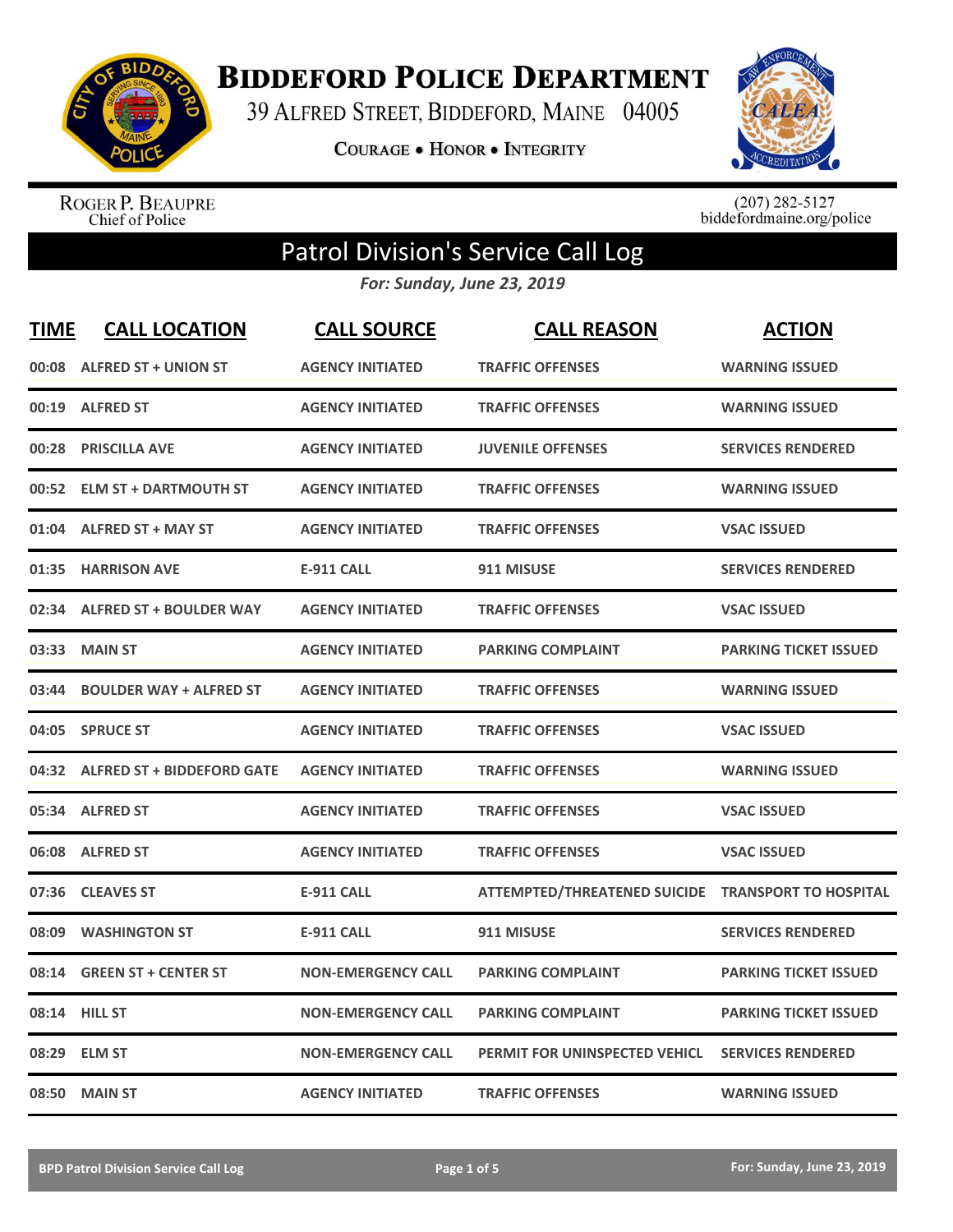| <b>TIME</b> | <b>CALL LOCATION</b>                                                                                                                                                                             | <b>CALL SOURCE</b>                                             | <b>CALL REASON</b>                                           | <b>ACTION</b>             |  |
|-------------|--------------------------------------------------------------------------------------------------------------------------------------------------------------------------------------------------|----------------------------------------------------------------|--------------------------------------------------------------|---------------------------|--|
|             | 08:56 LINDALE AVE                                                                                                                                                                                | <b>AGENCY INITIATED</b>                                        | <b>TRAFFIC OFFENSES</b>                                      | <b>WARNING ISSUED</b>     |  |
|             | 09:02 RIVER RD                                                                                                                                                                                   | <b>AGENCY INITIATED</b>                                        | <b>TRAFFIC OFFENSES</b>                                      | <b>WARNING ISSUED</b>     |  |
|             | 09:08 ELM ST                                                                                                                                                                                     | <b>AGENCY INITIATED</b>                                        | <b>TRAFFIC OFFENSES</b>                                      | <b>WARNING ISSUED</b>     |  |
|             | 09:08 ST JOSEPH ST                                                                                                                                                                               | <b>AGENCY INITIATED</b>                                        | <b>PAPERWORK</b>                                             | <b>PAPERWORK SERVED</b>   |  |
|             | 09:17 ELM ST                                                                                                                                                                                     | <b>AGENCY INITIATED</b>                                        | <b>TRAFFIC OFFENSES</b>                                      | <b>VSAC ISSUED</b>        |  |
|             | 09:19 NEW COUNTY RD                                                                                                                                                                              | <b>NON-EMERGENCY CALL</b>                                      | <b>DISTURBANCE / NOISE</b>                                   | <b>NO ACTION REQUIRED</b> |  |
|             | 09:20 BENSON RD                                                                                                                                                                                  | <b>NON-EMERGENCY CALL</b>                                      | <b>ANIMAL COMPLAINT</b>                                      | <b>NEGATIVE CONTACT</b>   |  |
|             | 09:38 PRECOURT ST                                                                                                                                                                                | <b>AGENCY INITIATED</b>                                        | <b>TRAFFIC OFFENSES</b>                                      | <b>WARNING ISSUED</b>     |  |
|             | 09:53 PRECOURT ST                                                                                                                                                                                | <b>AGENCY INITIATED</b>                                        | <b>TRAFFIC OFFENSES</b>                                      | <b>VSAC ISSUED</b>        |  |
|             | 10:10 PRECOURT ST                                                                                                                                                                                | <b>AGENCY INITIATED</b>                                        | <b>TRAFFIC OFFENSES</b>                                      | <b>WARNING ISSUED</b>     |  |
|             | 10:18 ELM ST                                                                                                                                                                                     | <b>AGENCY INITIATED</b>                                        | <b>TRAFFIC OFFENSES</b>                                      | <b>NO VIOLATION</b>       |  |
|             | 10:26 BOULDER WAY                                                                                                                                                                                | <b>NON-EMERGENCY CALL</b>                                      | <b>ANIMAL COMPLAINT</b>                                      | <b>NO VIOLATION</b>       |  |
|             | 10:27 ELM ST                                                                                                                                                                                     | <b>AGENCY INITIATED</b>                                        | <b>TRAFFIC OFFENSES</b>                                      | <b>VSAC ISSUED</b>        |  |
|             | 10:48 ALFRED ST                                                                                                                                                                                  | <b>AGENCY INITIATED</b>                                        | <b>SUSPICION</b>                                             | <b>NEGATIVE CONTACT</b>   |  |
|             | 10:58 ALFRED ST                                                                                                                                                                                  | <b>AGENCY INITIATED</b>                                        | <b>TRAFFIC OFFENSES</b>                                      | <b>VSAC ISSUED</b>        |  |
|             | OFFENDER: JEANNE MARIE TAYLOR  AGE: 52  RESIDENT OF: BIDDEFORD, ME<br><b>CHARGE: OPERATE VEHICLE WITHOUT LICENSE</b>                                                                             |                                                                |                                                              |                           |  |
|             | 11:01 BOULDER WAY                                                                                                                                                                                | <b>NON-EMERGENCY CALL</b>                                      | <b>THEFT</b>                                                 | <b>REPORT TAKEN</b>       |  |
|             |                                                                                                                                                                                                  | CHARGE: THEFT BY UNAUTHORIZED TAKING OR TRANSFER - SHOPLIFTING | OFFENDER: JENNY M GAGNE  AGE: 29  RESIDENT OF: BIDDEFORD, ME |                           |  |
|             | 11:11 ELM ST                                                                                                                                                                                     | <b>AGENCY INITIATED</b>                                        | <b>TRAFFIC OFFENSES</b>                                      | <b>WARNING ISSUED</b>     |  |
|             | 11:16 HILLS BEACH RD                                                                                                                                                                             | <b>WALK-IN AT STATION</b>                                      | <b>ANIMAL COMPLAINT</b>                                      | <b>SERVICES RENDERED</b>  |  |
|             | 11:22 FOSS ST + SUMMER ST                                                                                                                                                                        | <b>AGENCY INITIATED</b>                                        | <b>ALL OTHER</b>                                             | <b>SERVICES RENDERED</b>  |  |
|             | 11:25 ELM ST + CUTTS ST                                                                                                                                                                          | <b>AGENCY INITIATED</b>                                        | <b>ASSAULT/REVOKED</b>                                       | <b>ARREST(S) MADE</b>     |  |
|             | OFFENDER: ERIC MICHAEL MUELLER  AGE: 34  RESIDENT OF: PORTLAND, ME                                                                                                                               |                                                                |                                                              |                           |  |
|             | CHARGE: ASSAULT (2 charges)<br>CHARGE: OPERATING AFTER HABITUAL OFFENDER REVOCATION-PRIOR<br>CHARGE: OUI (ALCOHOL), 1 PRIOR<br>CHARGE: REFUSING TO SUBMIT TO ARREST OR DETENTION, PHYSICAL FORCE |                                                                |                                                              |                           |  |
|             | 11:37 ACORN ST + HILL                                                                                                                                                                            | <b>AGENCY INITIATED</b>                                        | <b>CRIMINAL MISCHIEF</b>                                     | <b>SERVICES RENDERED</b>  |  |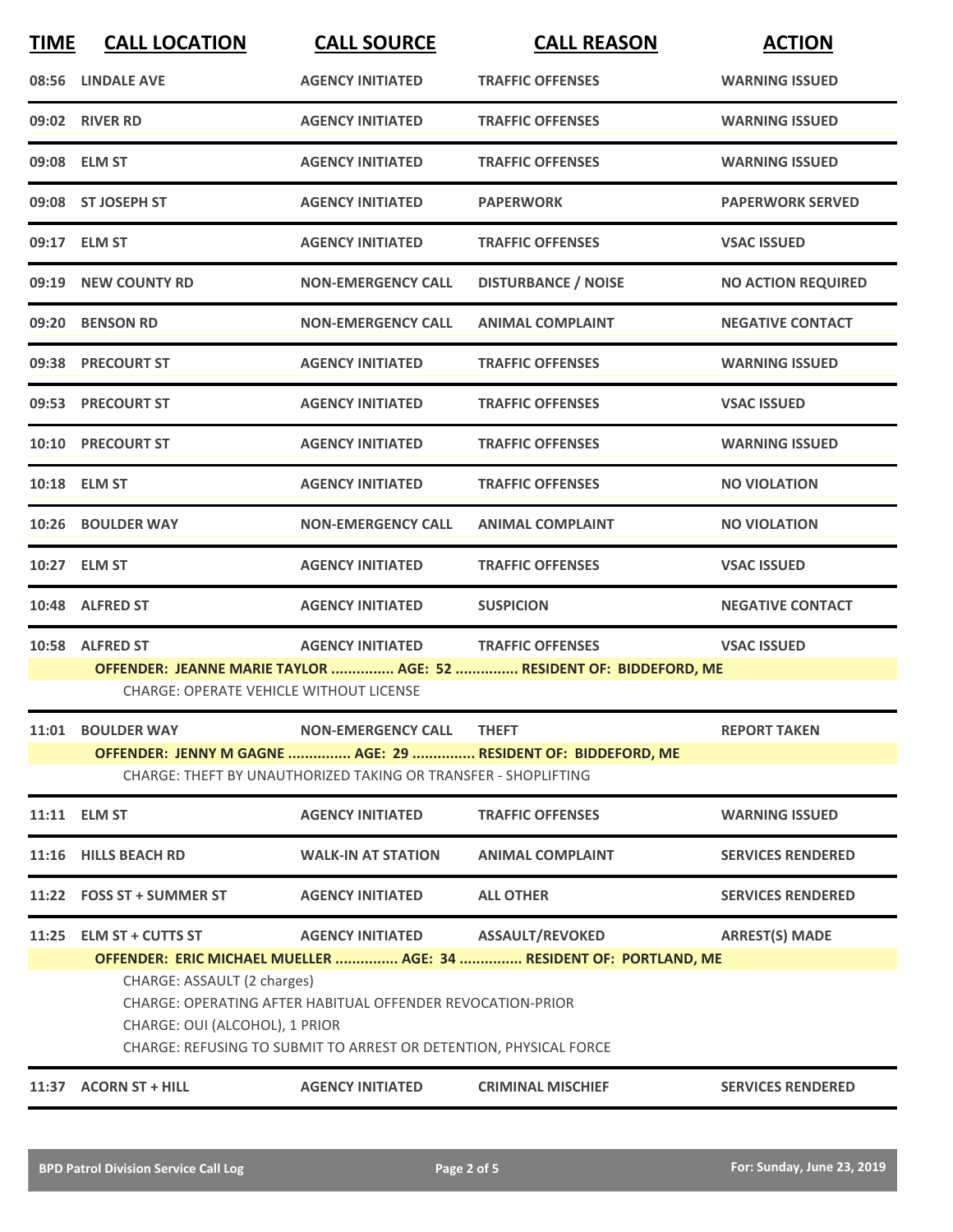| <b>TIME</b> | <b>CALL LOCATION</b>        | <b>CALL SOURCE</b>                                   | <b>CALL REASON</b>                                                 | <b>ACTION</b>               |
|-------------|-----------------------------|------------------------------------------------------|--------------------------------------------------------------------|-----------------------------|
|             | 11:44 FORTUNES ROCKS RD     | <b>AGENCY INITIATED</b>                              | <b>PARKING COMPLAINT</b>                                           | <b>VEHICLE TOWED</b>        |
|             | 11:45 ELM ST                | <b>AGENCY INITIATED</b>                              | <b>ALL OTHER</b>                                                   | <b>SERVICES RENDERED</b>    |
|             | 11:48 MAIN ST + WATER ST    | <b>AGENCY INITIATED</b>                              | <b>ALL OTHER</b>                                                   | <b>SERVICES RENDERED</b>    |
|             | 11:51 ROCKY WAY             | <b>E-911 CALL</b>                                    | 911 MISUSE                                                         | <b>SERVICES RENDERED</b>    |
|             | 11:58 BOULDER WAY           | <b>E-911 CALL</b>                                    | 911 MISUSE                                                         | <b>WARNING ISSUED</b>       |
|             | 12:35 JEFFERSON ST          | <b>AGENCY INITIATED</b>                              | <b>TRAFFIC OFFENSES</b>                                            | <b>WARNING ISSUED</b>       |
|             | 12:46 SEABREEZE AVE         | <b>NON-EMERGENCY CALL</b>                            | <b>PARKING COMPLAINT</b>                                           | <b>SERVICES RENDERED</b>    |
|             | 12:52 BOULDER WAY           | <b>NON-EMERGENCY CALL</b>                            | <b>THEFT</b>                                                       | <b>CITATION ISSUED</b>      |
|             | 12:54 ALFRED ST             | <b>NON-EMERGENCY CALL</b>                            | <b>COURT ORDERED CHECK IN</b>                                      | <b>SERVICES RENDERED</b>    |
|             | 13:02 ALFRED ST             | <b>AGENCY INITIATED</b>                              | <b>ALL OTHER</b>                                                   | <b>SERVICES RENDERED</b>    |
|             | 13:03 LINCOLN ST            | E-911 CALL                                           | 911 MISUSE                                                         | <b>NO ACTION REQUIRED</b>   |
|             | 13:09 GEORGE ST             | <b>NON-EMERGENCY CALL</b>                            | <b>SUSPICION</b>                                                   | <b>SERVICES RENDERED</b>    |
|             | 13:23 MEDICAL CENTER DR     | <b>NON-EMERGENCY CALL</b>                            | <b>SUSPICION</b>                                                   | <b>REPORT TAKEN</b>         |
|             | 13:31 POOL ST + SOKOKIS RD  | <b>AGENCY INITIATED</b>                              | <b>TRAFFIC OFFENSES</b>                                            | <b>WARNING ISSUED</b>       |
|             | 13:52 STONE ST + LINCOLN ST | <b>AGENCY INITIATED</b>                              | <b>TRAFFIC OFFENSES</b>                                            | <b>VSAC ISSUED</b>          |
|             | 13:53 FORTUNES ROCKS RD     | <b>AGENCY INITIATED</b>                              | <b>PARKING COMPLAINT</b>                                           | <b>VEHICLE TOWED</b>        |
|             | 13:59 BOULDER WAY           | <b>NON-EMERGENCY CALL</b>                            | <b>THEFT</b>                                                       | <b>REPORT TAKEN</b>         |
|             | 14:34 FRANKLIN ST           | <b>WALK-IN AT STATION</b>                            | <b>SUSPICION</b>                                                   | <b>CIVIL COMPLAINT</b>      |
|             | 15:07 JEFFERSON ST          | <b>E-911 CALL</b>                                    | 911 MISUSE                                                         | <b>NO ACTION REQUIRED</b>   |
|             | 15:11 ELM ST                | <b>AGENCY INITIATED</b>                              | <b>PAPERWORK</b>                                                   | <b>PAPERWORK NOT SERVED</b> |
|             | 15:22 LINCOLN ST            | <b>E-911 CALL</b>                                    | 911 MISUSE                                                         | <b>NO ACTION REQUIRED</b>   |
| 15:27       | <b>GRAHAM ST</b>            | <b>AGENCY INITIATED</b>                              | <b>PAPERWORK</b>                                                   | <b>PAPERWORK NOT SERVED</b> |
| 15:38       | <b>BOULDER WAY</b>          | <b>NON-EMERGENCY CALL</b>                            | <b>MOTOR VEHICLE THEFT</b>                                         | <b>CITATION ISSUED</b>      |
|             |                             | <b>CHARGE: THEFT BY UNAUTHORIZED USE OF PROPERTY</b> | OFFENDER: ERIC MICHAEL MUELLER  AGE: 34  RESIDENT OF: PORTLAND, ME |                             |
|             | 15:44 EIGHTH ST             | <b>WALK-IN AT STATION</b>                            | <b>ARTICLES LOST/FOUND</b>                                         | <b>SERVICES RENDERED</b>    |
|             | 15:57 WILLETT ST            | <b>AGENCY INITIATED</b>                              | <b>PAPERWORK</b>                                                   | <b>PAPERWORK NOT SERVED</b> |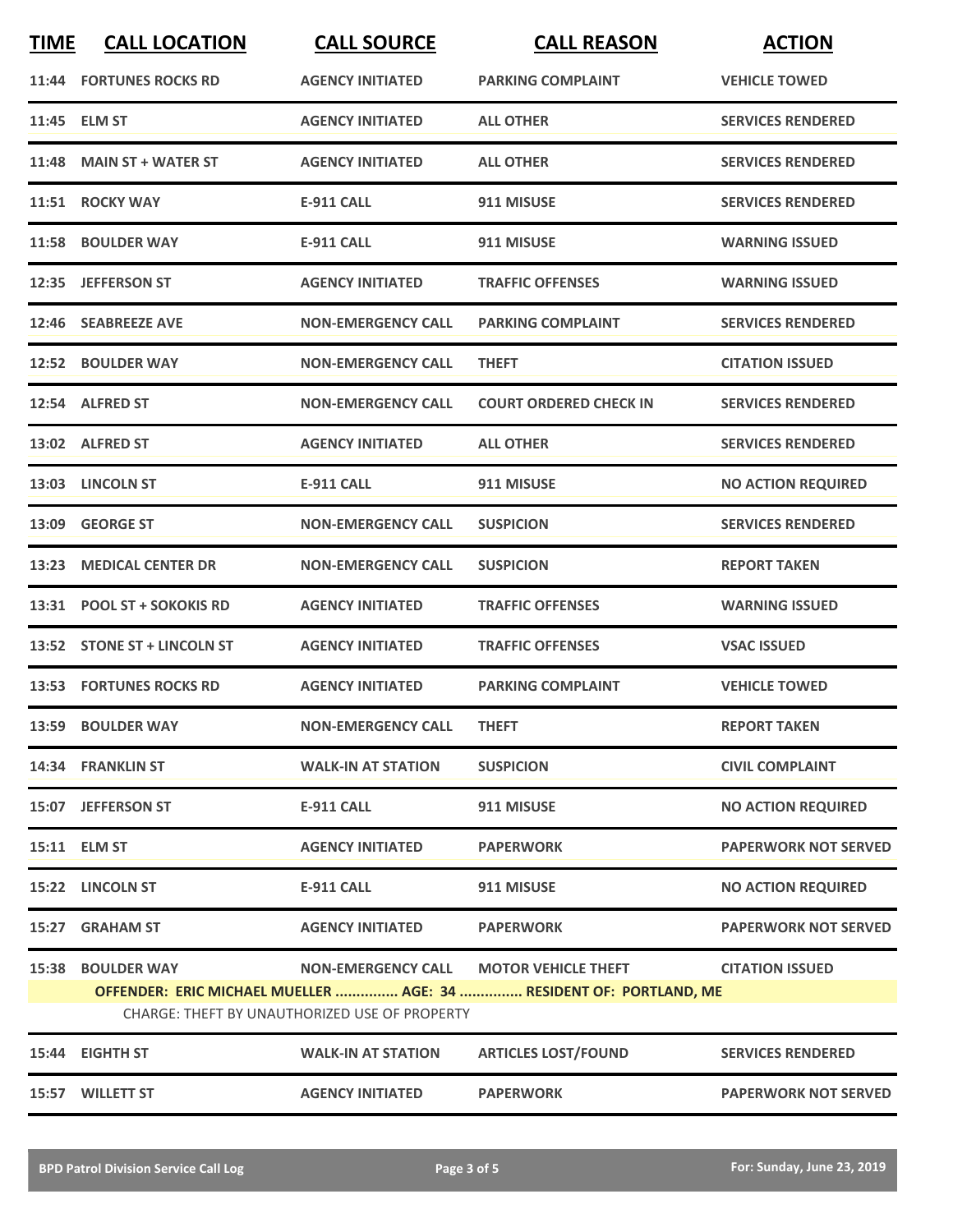| <b>TIME</b> | <b>CALL LOCATION</b>                           | <b>CALL SOURCE</b>        | <b>CALL REASON</b>          | <b>ACTION</b>                |
|-------------|------------------------------------------------|---------------------------|-----------------------------|------------------------------|
|             | 16:17 SEVIGNY AVE                              | <b>NON-EMERGENCY CALL</b> | <b>DISTURBANCE / NOISE</b>  | <b>NO VIOLATION</b>          |
|             | 16:25 POOL ST + MEETINGHOUSE RD                | <b>AGENCY INITIATED</b>   | <b>TRAFFIC OFFENSES</b>     | <b>WARNING ISSUED</b>        |
|             | <b>16:40 CHANNEL COVE LN</b>                   | <b>AGENCY INITIATED</b>   | <b>PAPERWORK</b>            | <b>PAPERWORK NOT SERVED</b>  |
|             | 16:43 ALFRED ST                                | <b>WALK-IN AT STATION</b> | <b>PAPERWORK</b>            | <b>PAPERWORK SERVED</b>      |
|             | 16:48 POOL ST                                  | <b>WALK-IN AT STATION</b> | <b>ARTICLES LOST/FOUND</b>  | <b>REPORT TAKEN</b>          |
|             | <b>17:20 MAIN ST</b>                           | <b>AGENCY INITIATED</b>   | <b>TRAFFIC OFFENSES</b>     | <b>WARNING ISSUED</b>        |
|             | 17:21 GRAHAM ST                                | <b>AGENCY INITIATED</b>   | <b>PAPERWORK</b>            | <b>PAPERWORK SERVED</b>      |
|             | 17:24 SEVIGNY AVE                              | <b>AGENCY INITIATED</b>   | <b>DISORDERLY CONDUCT</b>   | <b>WARNING ISSUED</b>        |
|             | 17:36 SACO FALLS WAY                           | <b>E-911 CALL</b>         | 911 MISUSE                  | <b>WARNING ISSUED</b>        |
|             | 17:36 EMERY ST                                 | <b>NON-EMERGENCY CALL</b> | <b>ANIMAL COMPLAINT</b>     | <b>SERVICES RENDERED</b>     |
|             | 18:01 MARINER WAY                              | <b>WALK-IN AT STATION</b> | <b>ARTICLES LOST/FOUND</b>  | <b>REPORT TAKEN</b>          |
| 18:18       | WASHINGTON ST + JEFFERSON S WALK-IN AT STATION |                           | <b>THEFT</b>                | <b>SERVICES RENDERED</b>     |
| 18:33       | <b>MAIN ST + ALFRED ST</b>                     | <b>AGENCY INITIATED</b>   | <b>TRAFFIC OFFENSES</b>     | <b>WARNING ISSUED</b>        |
|             | 18:38 ELM ST                                   | <b>AGENCY INITIATED</b>   | <b>TRAFFIC OFFENSES</b>     | <b>WARNING ISSUED</b>        |
|             | 19:17 ALFRED ST                                | <b>E-911 CALL</b>         | 911 MISUSE                  | <b>GONE ON ARRIVAL</b>       |
|             | 19:45 POOL ST                                  | <b>NON-EMERGENCY CALL</b> | <b>SUSPICION</b>            | <b>UNABLE TO LOCATE</b>      |
|             | 20:04 FERRY LN                                 | <b>NON-EMERGENCY CALL</b> | <b>DISTURBANCE / NOISE</b>  | <b>SERVICES RENDERED</b>     |
|             | 20:24 HIGH ST + POOL ST                        | <b>NON-EMERGENCY CALL</b> | <b>SUSPICION</b>            | <b>SERVICES RENDERED</b>     |
|             | 20:36 POOL ST                                  | <b>NON-EMERGENCY CALL</b> | <b>DISTURBANCE / NOISE</b>  | <b>WARNING ISSUED</b>        |
|             | 20:38 CLEAVES ST                               | <b>NON-EMERGENCY CALL</b> | <b>ANIMAL COMPLAINT</b>     | <b>SERVICES RENDERED</b>     |
|             | 20:43 BARRA RD                                 | <b>WALK-IN AT STATION</b> | <b>ARTICLES LOST/FOUND</b>  | <b>REPORT TAKEN</b>          |
|             | 21:18 SOUTH ST                                 | <b>NON-EMERGENCY CALL</b> | <b>DOMESTIC COMPLAINTS</b>  | <b>REPORT TAKEN</b>          |
|             | 21:22 CUTTS ST                                 | <b>E-911 CALL</b>         | <b>ASSAULT</b>              | <b>REPORT TAKEN</b>          |
|             | 22:14 ELM ST                                   | <b>AGENCY INITIATED</b>   | <b>LIQUOR LAW VIOLATION</b> | <b>REPORT TAKEN</b>          |
|             | 22:29 TIBBETTS AVE                             | <b>E-911 CALL</b>         | <b>MENTAL ILLNESS CASES</b> | <b>TRANSPORT TO CRISIS</b>   |
|             | 22:40 CUTTS ST                                 | <b>E-911 CALL</b>         | <b>DRUNKENNESS</b>          | <b>TRANSPORT TO HOSPITAL</b> |